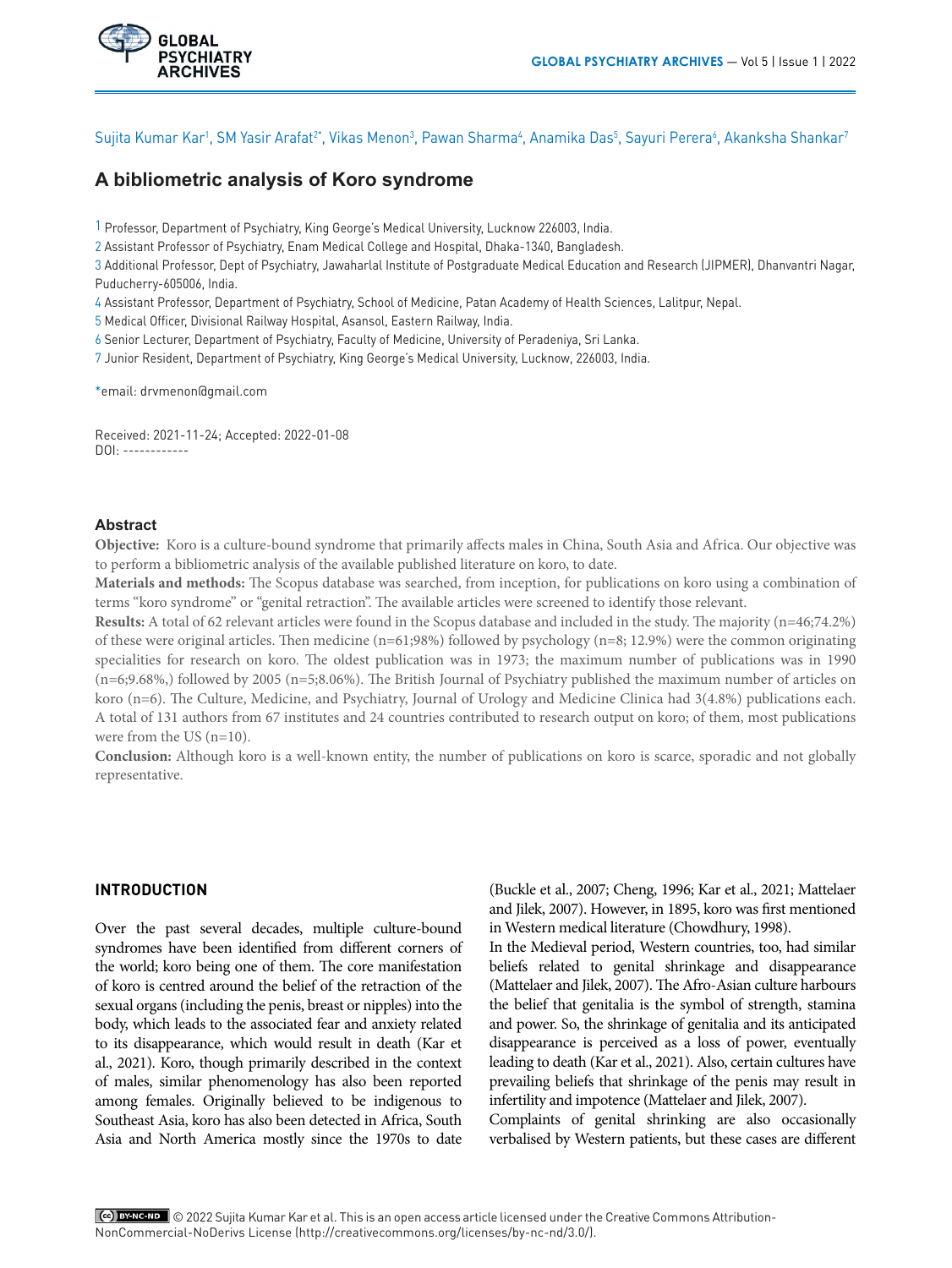from the culturally related "genital shrinking" syndrome as they are associated with other, usually chronic, neurotic, psychotic, or organic conditions; and the patient's ethniccultural group. Western society does not share the belief in the reality of genital disappearance and ensuing death (Johnson and Stewart, 2002).

It has been reported that people may present with complaints of genital retraction and accompanying distress with little dramatisation, which is often referred to as "syndrome of genital retraction" and may have little association of it being related to a cultural belief system; hence referred to as "korolike symptoms" (Chowdhury, 1996). Koro often has an episodic presentation and the episodes often last for minutes to hours.

Attempts have been made to fit koro into the etic or externally defined psychiatric nosology (the brand of medicine related to classifying diseases), including acute hysterical panic reaction, anxiety states, depersonalisation, conversion disorder, or atypical somatoform disorder (as set of conditions with symptoms that cannot be accounted for medically) (Simons and Hughes, 1985).

In the modern classificatory system, koro was introduced as a culture-bound syndrome in DSM-III R and ICD-10 (Chowdhury, 1996). Koro was also included in the Chinese Classification of Mental Disorders, Second Edition (CCMD-2). This diagnosis was retained in DSM-IV and Chinese Classification of Mental Disorders, Third Edition (CCMD-3) (Bandinelli et al., 2011). The DSM-5 has repositioned koro under "other specified obsessive- compulsive and related disorders" and removed it from the categories of cultural concepts of distress (where other culture- bound syndromes are kept) (American Psychiatric Association, 2013).

The manifestations of koro, often centred around body dysmorphic disorder (BDD); hence, researchers proposed to keep koro under BDD in ICD-11 (Veale and Matsunaga, 2014). Research evidence supports that patients with koro are often from a rural background with poor education and are primarily young individuals (adolescents or young adults) (Chowdhury and Brahma, 2020).

The research in koro is very sporadic and mostly limited to case studies. However, original research articles are present which mainly discusses the entity during epidemics of koro. This paper is a bibliometric analysis of all published research on koro in the Scopus database to date, giving insight into the trend in koro research.

## **METHODS**

For analysis of the global published literature on koro to date, a literature search was done in the Scopus database ([www.scopus.com](http://www.scopus.com/)) on 20 September 2021, around 7.40pm (Bangladesh standard time; GMT +6hrs). The search was carried out from inception to search date using a combination of the following keywords: "koro syndrome" or "genital retraction" in order to get the number of globally published articles (62 in total). It was refined further by evaluating the document type, subject area in which it is most studied and the yearly distribution of articles. All the data was further refined on the basis of the top journals, authors, institutes, and countries of publication in order to look for the top 5 countries with the highest number of publications. All citations were counted from inception to search date.

We extracted and analysed data using Microsoft Excel version 2010 for Windows.

#### **RESULTS**

The Scopus search engine yielded 62 publications related to the koro syndrome published from inception till September 2021. The majority (n=46;74.2%) of the publications were articles;  $9.7\%$  as letters (n=6);  $9.7\%$  (n=6) were published as reviews; 3.2% (n=2) appeared as conference papers; 1.6% (n=1) was published as a note and 1.6% (n=1) was a short survey. There were four publications which involved collaboration at an international level. The subject area was majorly medicine (n=61;98%) followed by psychology (n=8;12.9%). Art and humanities were the subject areas in 9.7% (n=6) of publications. Social sciences, neuroscience and nursing comprised 8.1% (n=5), 6.4% (n=4) and 3.2% (n=2) of the publications respectively.

On the assessment of the year-wise distribution of articles it was found that the maximum publications were in the year 1990 (9.68%;n=6) followed by 2005 (8.06%;n=5). There were 4(6.45%) publications each in 1998 and 2007. The years of 2010, 1991, 1989, 1988 had 3 (4.84%) publications each. There were 2 (3.23%) publications each in the years 2018, 2006, 2002, 2000, 1997, 1995, 1993, 1987, 1986, 1973 and 1 (n=1;61%) publication each in 2016, 2012, 2009, 2008, 2004, 1996, 1992, 1984, 1982, 1977, 1976. Out of the publications, the highest citation per publication (CPP) was in 1992 with one article getting 36 citations (Table 1).

The publications came in 43 journals. Among the journals, the British Journal of Psychiatry had the highest number of publications on koro syndrome. There were 6 (9.7%) publications with a total citation of 140, CPP being 23.33 and comprising of 9.68% of the total publications. The Culture Medicine and Psychiatry, Journal of Urology and Medicine Clinica had 3(4.8%) publications each. The three journals in the Culture Medicine and Psychiatry had 86 citations, with CPP being 28.67%. The American Journal of Psychiatry (AJP), Behavioural Neurology, Klinik Psikofarmakoloji Bülteni, Der Nervenartz, Psychopathology, and Transcultural Psychiatry had two publications each.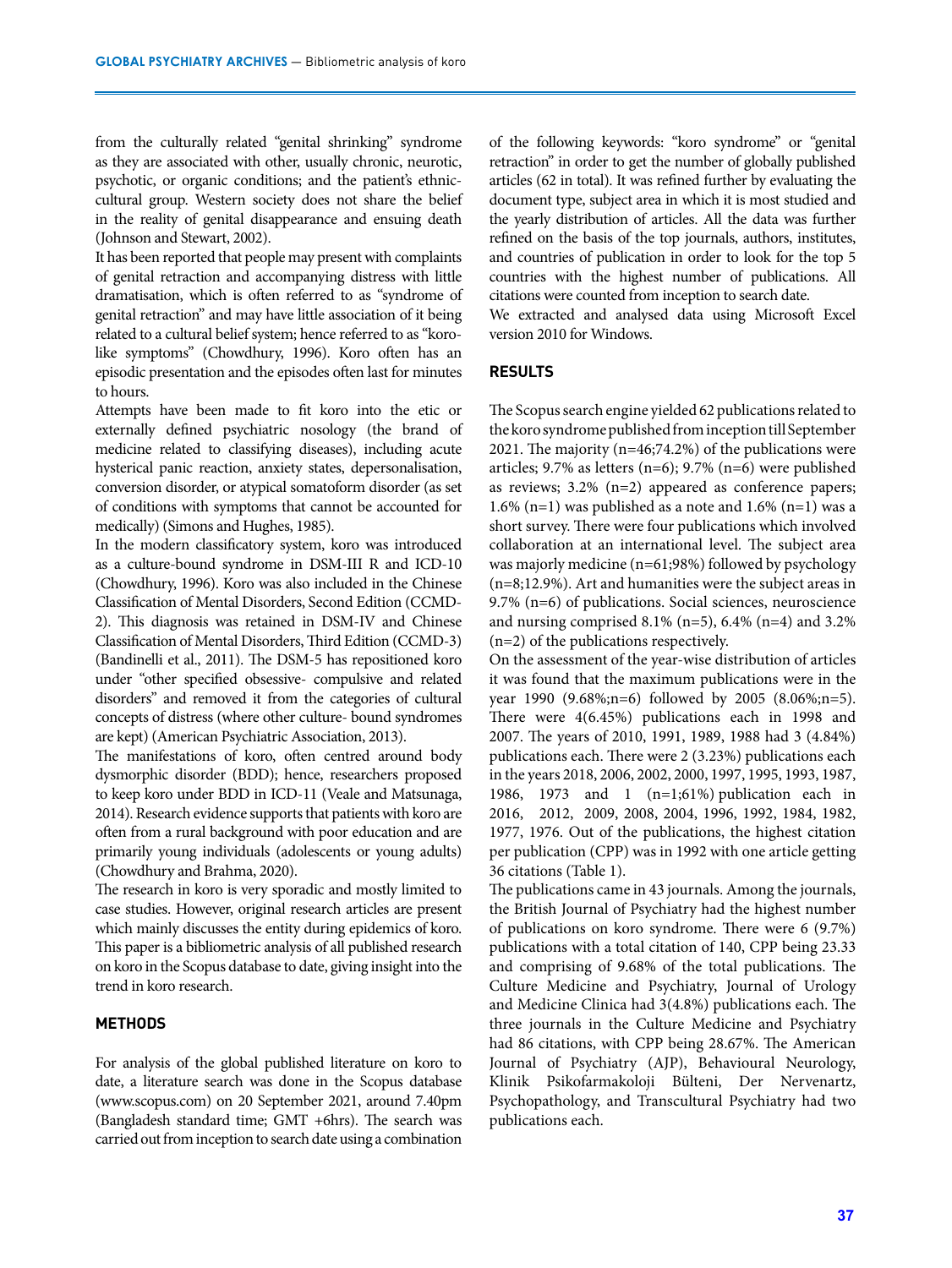| Year | TP               | TC              | <b>CPP</b>     | %TP  |
|------|------------------|-----------------|----------------|------|
| 2018 | $\overline{2}$   | $\mathbf 0$     | $\mathbf 0$    | 3.23 |
| 2016 | $\overline{1}$   | $\overline{9}$  | $\overline{9}$ | 1.61 |
| 2012 | $\mathbf{1}$     | 16              | 16             | 1.61 |
| 2010 | $\overline{3}$   | 47              | 15.67          | 4.84 |
| 2009 | $\mathbf{1}$     | $\mathbf 0$     | $\mathbf 0$    | 1.61 |
| 2008 | $\mathbf{1}$     | 9               | $\overline{9}$ | 1.61 |
| 2007 | $\overline{4}$   | 8               | $\overline{2}$ | 6.45 |
| 2006 | $\overline{2}$   | $10\,$          | $\overline{5}$ | 3.23 |
| 2005 | $5\phantom{.0}$  | $72\,$          | 14.4           | 8.06 |
| 2004 | $\overline{1}$   | $\overline{2}$  | $\overline{2}$ | 1.61 |
| 2002 | $\overline{2}$   | 21              | 10.5           | 3.23 |
| 2000 | $\overline{2}$   | 12              | $\overline{6}$ | 3.23 |
| 1998 | $\sqrt{4}$       | 21              | 5.25           | 6.45 |
| 1997 | $\overline{2}$   | 18              | $\overline{9}$ | 3.23 |
| 1996 | $\mathbf{1}$     | $\mathfrak{Z}$  | $\overline{3}$ | 1.61 |
| 1995 | $\overline{2}$   | 13              | 6.5            | 3.23 |
| 1993 | $\overline{2}$   | $7\overline{ }$ | 3.5            | 3.23 |
| 1992 | $\overline{1}$   | 36              | 36             | 1.61 |
| 1991 | $\mathfrak{Z}$   | 15              | $\overline{5}$ | 4.84 |
| 1990 | $\boldsymbol{6}$ | $\overline{94}$ | 15.67          | 9.68 |
| 1989 | $\mathfrak{Z}$   | 36              | 12             | 4.84 |
| 1988 | $\mathfrak{Z}$   | 72              | 24             | 4.84 |
| 1987 | $\overline{2}$   | 38              | 19             | 3.23 |
| 1986 | $\overline{2}$   | $40\,$          | $20\,$         | 3.23 |
| 1984 | $\overline{1}$   | $40$            | $40$           | 1.61 |
| 1982 | $\mathbf{1}$     | $\overline{9}$  | $\overline{9}$ | 1.61 |
| 1977 | $\mathbf{1}$     | 15              | 15             | 1.61 |
| 1976 | $\mathbf{1}$     | $\overline{9}$  | $\overline{9}$ | 1.61 |
| 1973 | $\overline{2}$   | 25              | 12.5           | 3.23 |

**Table 1:** Yearly distribution of articles published on koro syndrome

TP=Total publication; TC= Total citation; CPP= citation per publication

Out of them, the two publications in AJP had 93 citations, with CPP being 46.50 (Table 2).

A total of 131 authors from 67 institutes participated in the publications of koro Syndrome; one of them had four publications (6.45%), and one had 3 (4.84%) publications. All others had 2 (3.23%) publications, each in their name. There were five institutes that had two publications each (Table 3).

There were publications from 24 countries.

The US had the highest output (n=10;16.1%) in regard to publications of koro syndrome. The ten articles had 307 total citations with CPP of 30.70. It is followed by Israel with 7 (11.3%) publications. There were 5 (8%) publications from Canada, 4 (6,45%) publications from the UK and 3 (4.84%) publications from Germany (Table 4).

Table 5 mentions the top five institutes with publications related to koro.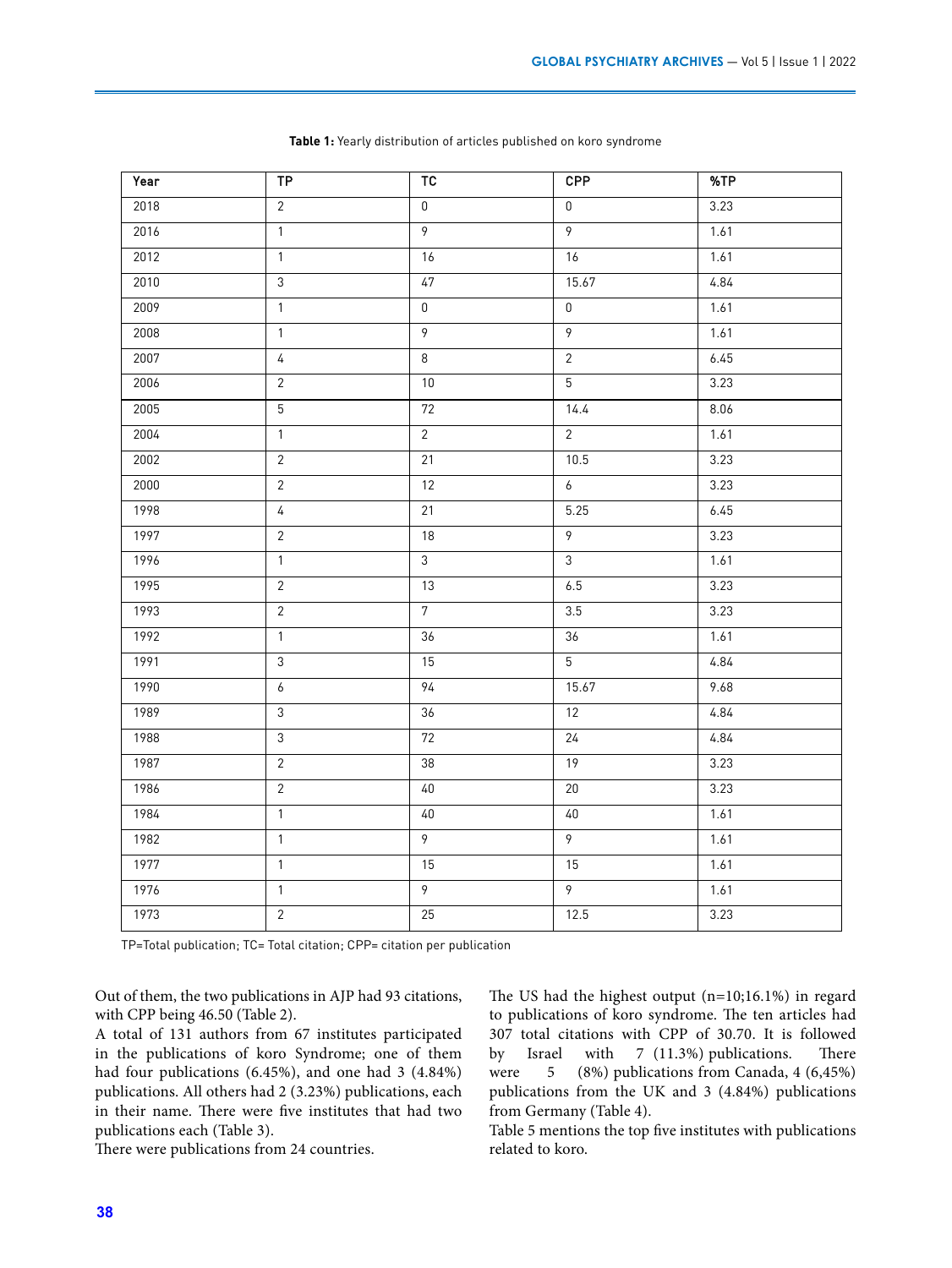| Journal                                | TP             | TC             | CPP   | %TP  |
|----------------------------------------|----------------|----------------|-------|------|
| <b>British Journal of Psychiatry</b>   | 6              | 140            | 23.33 | 9.68 |
| <b>Culture Medicine and Psychiatry</b> | 3              | 86             | 28.67 | 4.84 |
| Journal of Urology                     | 3              | 8              | 2.67  | 4.84 |
| Medicina Clinica                       | 3              | 4              | 1.33  | 4.84 |
| American Journal of Psychiatry         | 2              | 93             | 46.5  | 3.23 |
| <b>Behavioural Neurology</b>           | $\overline{2}$ | 10             | 5     | 3.23 |
| KlinikPsikofarmakoloji Bülteni         | 2              | $\overline{2}$ |       | 3.23 |
| Der Nervenarzt                         | 2              | 11             | 5.5   | 3.23 |
| Psychopathology                        | 2              | 14             | 7     | 3.23 |
| <b>Transcultural Psychiatry</b>        | 2              | $\overline{2}$ |       | 3.23 |

**Table 2:** Top 10 journals publishing articles on koro.

TP=Total publication; TC= Total citation; CPP= citation per publication

| Author               | <b>TP</b>      | <b>TC</b>      | <b>CPP</b> | %TP  |
|----------------------|----------------|----------------|------------|------|
| Durst, R.            | 4              | 51             | 12.75      | 6.45 |
| Rosca-Rebaudengo, P. | 3              | 39             | 13         | 4.84 |
| Atalay, H.           | $\overline{2}$ | $\overline{2}$ |            | 3.23 |
| Chowdhury, A.N.      | $\overline{2}$ | 15             | 7.5        | 3.23 |
| Cohen, S.            | $\overline{2}$ | 16             | 8          | 3.23 |
| Freudenmann, R.W.    | $\overline{2}$ | 11             | 5.5        | 3.23 |
| Guo-Qian, C.         | $\overline{2}$ | 80             | 40         | 3.23 |
| Kan-Ming, M.         | $\overline{2}$ | 80             | 40         | 3.23 |
| Kovács, A.           | $\mathfrak{p}$ | 3              | 1.5        | 3.23 |
| Li-Shuen, L.         | $\overline{2}$ | 80             | 40         | 3.23 |

**Table 3:** Top 10 authors publishing articles on koro syndrome

TP=Total publication; TC= Total citation; CPP= citation per publication

| Country/Territory | ТP | ТC  | <b>CPP</b> | %TP   |
|-------------------|----|-----|------------|-------|
| US                | 10 | 307 | 30.70      | 16.13 |
| Israel            |    | 86  | 12.29      | 11.29 |
| Canada            | h  | 47  | 9.40       | 8.06  |
| UK                |    | 88  | 22.00      | 6.45  |
| Germany           | ◠  | 20  | 6.67       | 4.84  |

**Table 4:** Top five countries publishing research on koro syndrome

TP=Total publication; TC= Total citation; CPP= citation per publication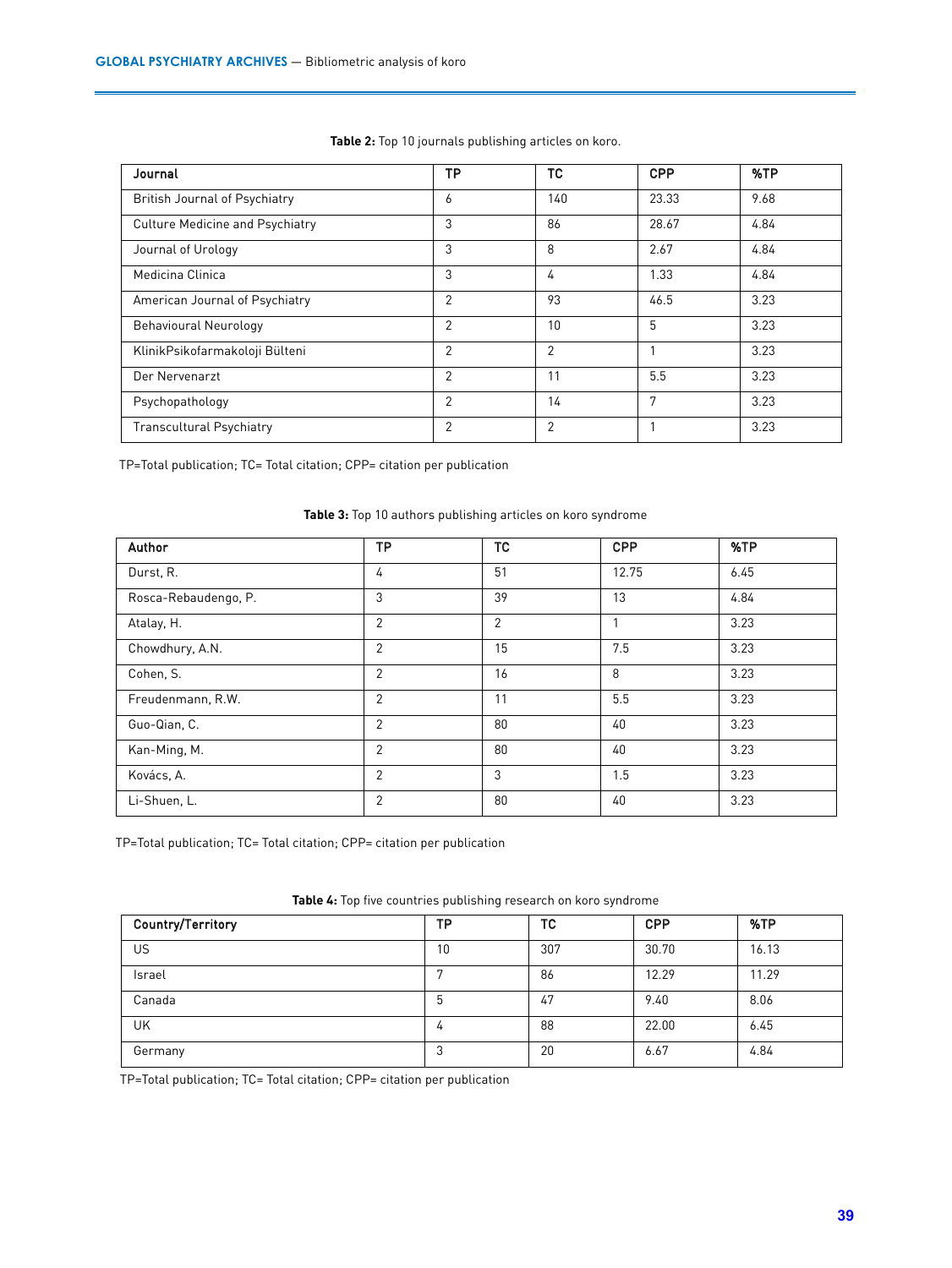| <b>Affiliation</b>                                  | TP | тс | <b>CPP</b> | %TP   |
|-----------------------------------------------------|----|----|------------|-------|
| <b>Tel Aviv University</b>                          |    | 32 | 16         | 3.23  |
| John A. Burns School of Medicine                    |    |    |            | 3.23  |
| Universitätsklinikum Ulm                            |    |    | 5.5        | 3.23  |
| Institut Universitaire de Santé Mentale de Montréal |    |    |            | 3.23  |
| Aristotle University of Thessaloniki                |    |    | 4.5        | 3 2 3 |

**Table 5:** Top five institutes publishing on koro syndrome

TP=Total publication; TC= Total citation; CPP= citation per publication

# **DISCUSSION**

The present study reviewed 62 publications on koro available in the Scopus database from inception till September 2021. These articles yielded a combined total of 697 citations averaging 11.24 citations per paper. The maximum number of publications were found in the decade 2001-2010 (n=19;30.6%) followed by 1981-1990 (n=18;29.0%), suggesting an incredible research focus on koro during this period. The average citation per paper was 11.52, while the highest number of citations per paper was 40. Together with the diversity of fields that contributed to research in the field of koro, these findings seem to suggest the inter-disciplinary nature of the phenomenon. It also points to the need for an integrated, multi-disciplinary approach to the management of the condition.

The global research output on koro emerged from 24 nations, with the top 5 countries contributing to nearly half of this research output (n=29;46.8%). Four of these five countries were European nations, while one was from Israel; this is surprising because koro is traditionally understood as a culture-bound syndrome prevalent in Southeast Asia and China though it has also been reported from the West. This skewed research output raises critical questions about the global representativeness of data on koro. It was interesting that papers from Israel, the only non-European nation among the top 5 countries in terms of research output on koro, had the second-highest citation per paper metric; this suggests that important work has emerged from this country.

The majority of the publications were original articles (74.2%), followed by reviews and correspondences (9.7%). The preponderance of original work in this area is encouraging and underscores the systematic efforts to better understand the phenomenon. The maximum number of papers were published in the British Journal of Psychiatry (n=6;9.7%), followed by the Culture, Medicine, and Psychiatry, Journal of Urology, and Medicine Clinica (n=3 each;4.8%). This may indicate journal focus and policies for article selection.

Only four collaborative papers on Koro were identified in our search.

Cross-cultural studies can give valuable insights into culture-specific expressions of psychopathology; this, in turn, may be used to define subgroups of patients with koro. Such cluster analysis approaches may help predict clinical outcomes and delineate tailored intervention strategies; similar examples are already present in psychiatric literature.

Koro has been known by different names in different cultures. This has been from multiple Asian locations from the 1960s to the 1980s (Chowdhury, 1998). There are higher chances that the studies might not have been conducted at that period. Also, the DSM-IIIR and ICD-10 provisions to include culture-bound syndromes like koro open to various diagnostic options might have led to publication interests after the 1990s (Chowdhury, 1996). Koro has been categorised as a culture-bound syndrome and as anxiety or panic-related disorder, somatoform disorder, body image distortion disorder, and depersonalisation disorder (Davis et al., 2012). This could also be one of the reasons for the insufficient publication numbers in our analysis.

The present study is one of the few studies that has attempted to do a bibliometric analysis of koro in the Scopus database. The Scopus database, developed by Elsevier, has combined the characteristics of both PubMed and Web of Science, allowing for enhanced utility, both for medical literature research and academic needs like citation analysis (Falagas et al., 2008). The current study has a few limitations. Firstly, we have used the Scopus database to retrieve literature on koro. This could create a certain bias toward countries with a large number of journals indexed in this database. Secondly, like all other bibliometric studies, our study has not included grey literature (such as conference proceedings). Thirdly, the search strategy used in this study might have led to some false-negative or false-positive results. Therefore, we advise that the interpretation of the results take into consideration these limitations.